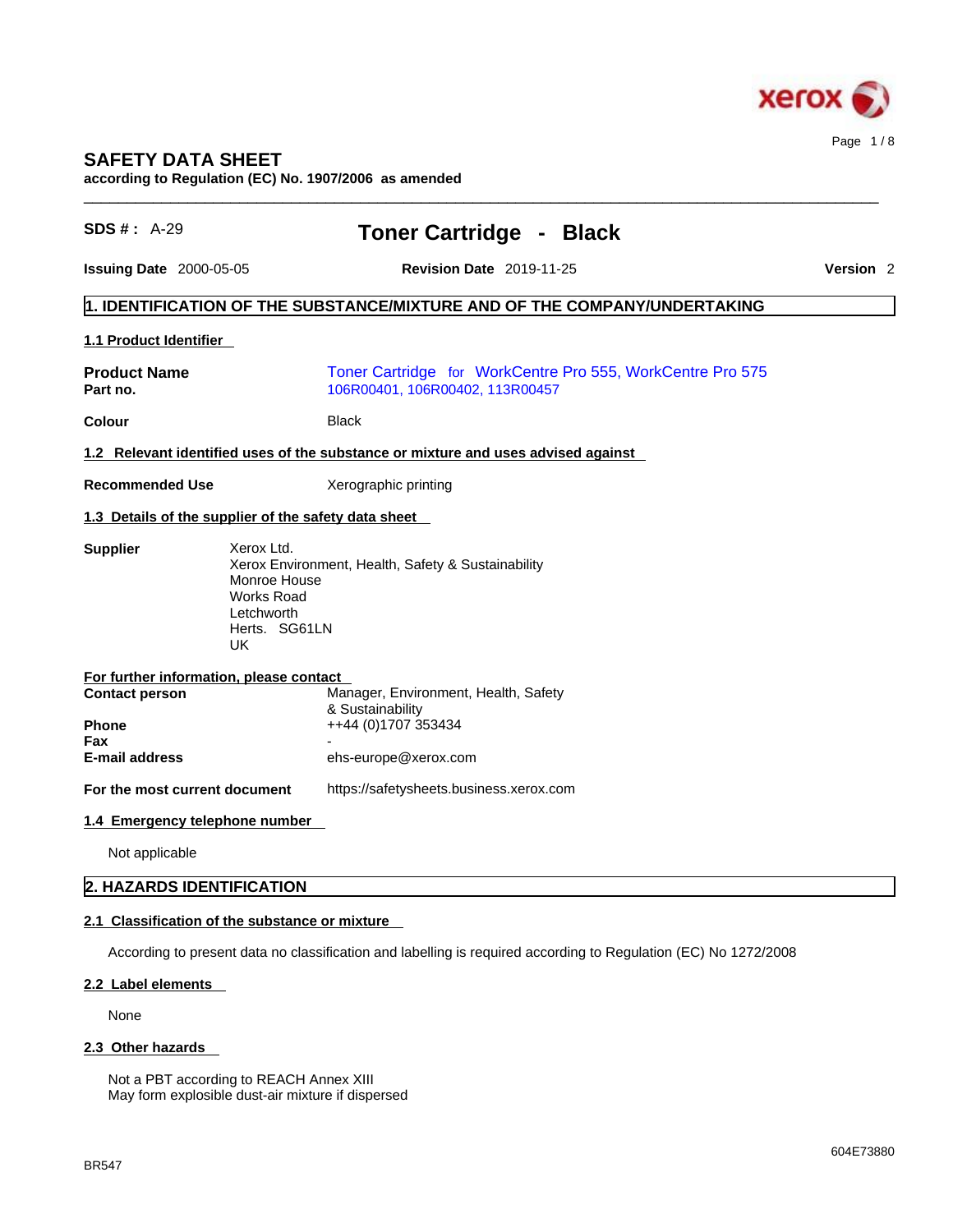

 $\_$  ,  $\_$  ,  $\_$  ,  $\_$  ,  $\_$  ,  $\_$  ,  $\_$  ,  $\_$  ,  $\_$  ,  $\_$  ,  $\_$  ,  $\_$  ,  $\_$  ,  $\_$  ,  $\_$  ,  $\_$  ,  $\_$  ,  $\_$  ,  $\_$  ,  $\_$  ,  $\_$  ,  $\_$  ,  $\_$  ,  $\_$  ,  $\_$  ,  $\_$  ,  $\_$  ,  $\_$  ,  $\_$  ,  $\_$  ,  $\_$  ,  $\_$  ,  $\_$  ,  $\_$  ,  $\_$  ,  $\_$  ,  $\_$  ,

**Issuing Date** 2000-05-05 **Revision Date** 2019-11-25 **Version** 2

 $\_$  ,  $\_$  ,  $\_$  ,  $\_$  ,  $\_$  ,  $\_$  ,  $\_$  ,  $\_$  ,  $\_$  ,  $\_$  ,  $\_$  ,  $\_$  ,  $\_$  ,  $\_$  ,  $\_$  ,  $\_$  ,  $\_$  ,  $\_$  ,  $\_$  ,  $\_$  ,  $\_$  ,  $\_$  ,  $\_$  ,  $\_$  ,  $\_$  ,  $\_$  ,  $\_$  ,  $\_$  ,  $\_$  ,  $\_$  ,  $\_$  ,  $\_$  ,  $\_$  ,  $\_$  ,  $\_$  ,  $\_$  ,  $\_$  ,

### **3. COMPOSITION/INFORMATION ON INGREDIENTS**

#### **3.2 Mixtures**

| <b>Chemical Name</b>        | Weight % | <b>CAS No.</b> | <b>EC-No</b> | Classification (Reg.) | Hazard            | <b>REACH Registration</b> |
|-----------------------------|----------|----------------|--------------|-----------------------|-------------------|---------------------------|
|                             |          |                |              | 1272/2008)            | <b>Statements</b> | <b>Number</b>             |
| Polvester resin             | 85-95    | 123701-48-4    | Not listed   | $- -$                 | $- -$             | $- -$                     |
| Polypropylene wax           | כ>       | 9003-07-0      | Not listed   | $\sim$ $\sim$         | $- -$             |                           |
| Carbon black                | 1-10     | 1333-86-4      | 215-609-9    | $\sim$ $\sim$         | $\sim$ $\sim$     | 01-2119384822-32-0065     |
| <b>Charge Control Agent</b> | <2       | Proprietary    | Listed       | $\sim$ $\sim$         | $- -$             |                           |
| Polypropylene wax           | <5       | 25722-45-6     | Not listed   | $- -$                 | $- -$             | $\sim$                    |

#### **Note**

"--" indicates no classification or hazard statements apply.

Components marked as "Not Listed" are exempt from registration.

Where no REACH registration number is listed, it is considered confidential to the Only Representative.

### **4. FIRST AID MEASURES**

#### **4.1 Description of first aid measures**

| <b>Acute toxicity</b><br><b>Eyes</b><br><b>Skin</b>     | No known effect<br>No known effect                                                                                               |
|---------------------------------------------------------|----------------------------------------------------------------------------------------------------------------------------------|
| <b>Inhalation</b>                                       | No known effect                                                                                                                  |
| Ingestion<br>Chronic effects                            | No known effect                                                                                                                  |
| <b>Chronic toxicity</b><br><b>Main symptoms</b>         | No known effects under normal use conditions<br>Overexposure may cause:<br>mild respiratory irritation similar to nuisance dust. |
|                                                         | 4.3 Indication of immediate medical attention and special treatment needed                                                       |
| <b>Protection of first-aiders</b><br>Notes to physician | No special protective equipment required<br>Treat symptomatically                                                                |

### **5.1 Extinguishing media**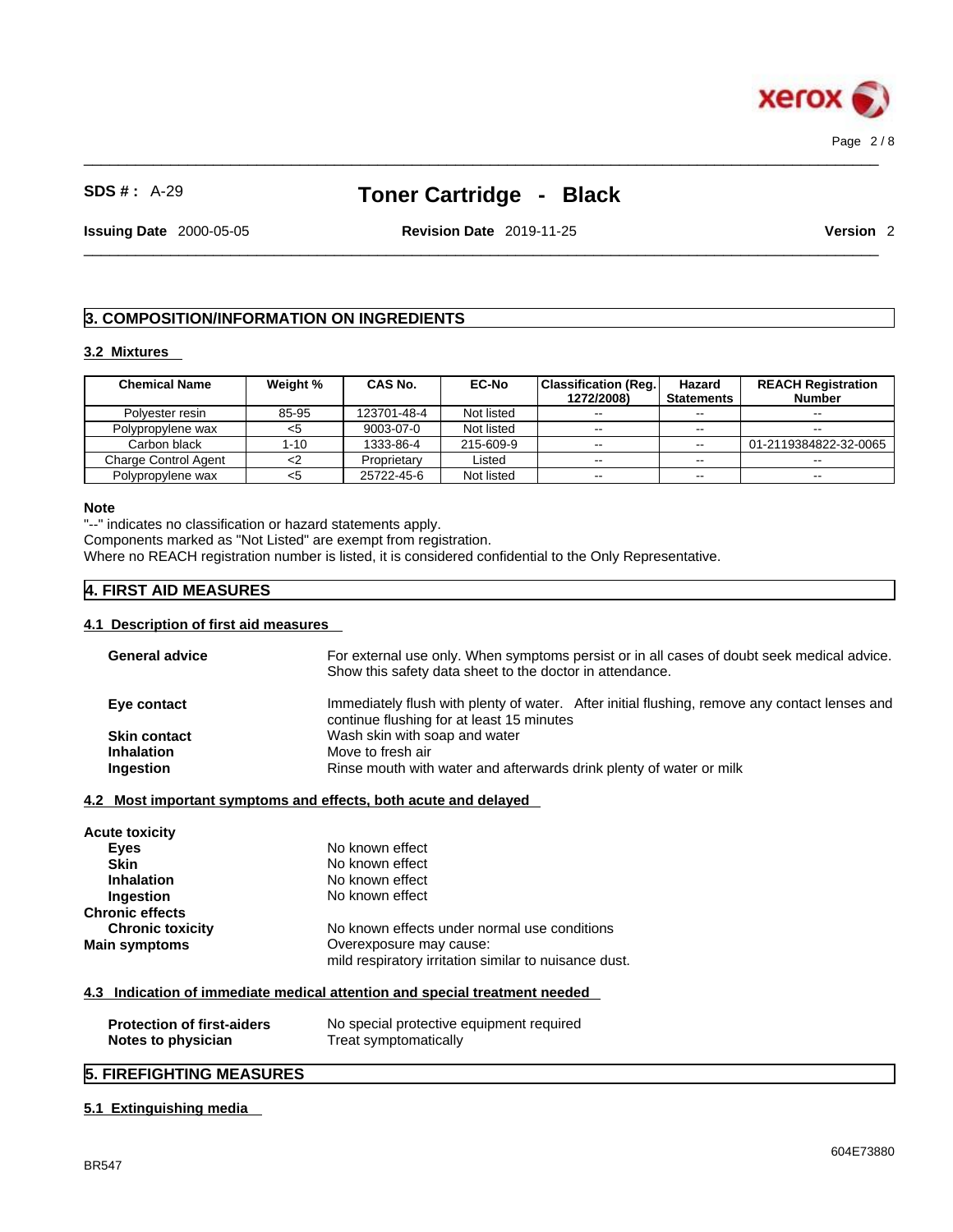

 $\_$  ,  $\_$  ,  $\_$  ,  $\_$  ,  $\_$  ,  $\_$  ,  $\_$  ,  $\_$  ,  $\_$  ,  $\_$  ,  $\_$  ,  $\_$  ,  $\_$  ,  $\_$  ,  $\_$  ,  $\_$  ,  $\_$  ,  $\_$  ,  $\_$  ,  $\_$  ,  $\_$  ,  $\_$  ,  $\_$  ,  $\_$  ,  $\_$  ,  $\_$  ,  $\_$  ,  $\_$  ,  $\_$  ,  $\_$  ,  $\_$  ,  $\_$  ,  $\_$  ,  $\_$  ,  $\_$  ,  $\_$  ,  $\_$  ,

 $\_$  ,  $\_$  ,  $\_$  ,  $\_$  ,  $\_$  ,  $\_$  ,  $\_$  ,  $\_$  ,  $\_$  ,  $\_$  ,  $\_$  ,  $\_$  ,  $\_$  ,  $\_$  ,  $\_$  ,  $\_$  ,  $\_$  ,  $\_$  ,  $\_$  ,  $\_$  ,  $\_$  ,  $\_$  ,  $\_$  ,  $\_$  ,  $\_$  ,  $\_$  ,  $\_$  ,  $\_$  ,  $\_$  ,  $\_$  ,  $\_$  ,  $\_$  ,  $\_$  ,  $\_$  ,  $\_$  ,  $\_$  ,  $\_$  ,

**Issuing Date** 2000-05-05 **Revision Date** 2019-11-25 **Version** 2

**Suitable extinguishing media** Use water spray or fog; do not use straight streams, Foam

**Unsuitable extinguishing media** Do not use a solid water stream as it may scatterand spread fire

#### **5.2 Special hazards arising from the substance or mixture**

Fine dust dispersed in air, in sufficient concentrations, and in the presence of an ignition source is a potential dust explosion hazard

**Hazardous combustion products**Hazardous decomposition products due to incomplete combustion, Carbon oxides, Nitrogen oxides (NOx)

#### **5.3 Advice for fire-fighters**

In the event of fire and/or explosion do not breathe fumes. Wear fire/flame resistant/retardant clothing. Use self-contained pressure-demand breathing apparatus if needed to prevent exposure to smoke or airborne toxins. Wear self-contained breathing apparatus and protective suit.

#### **Other information**

| <b>Flammability</b> | Not flammable  |
|---------------------|----------------|
| <b>Flash point</b>  | Not applicable |

### **6. ACCIDENTAL RELEASE MEASURES**

#### **6.1 Personal precautions, protective equipment and emergency procedures**

Avoid breathing dust

#### **6.2 Environmental precautions**

No special environmental precautions required

#### **6.3 Methods and material for containment and cleaning up**

| <b>Methods for containment</b><br>Methods for cleaning up | Prevent dust cloud<br>Use a vacuum cleaner to remove excess, then wash with COLD water. Hot water fuses |  |
|-----------------------------------------------------------|---------------------------------------------------------------------------------------------------------|--|
|                                                           | the toner making it difficult to remove                                                                 |  |

#### **6.4 Reference to other sections**

The environmental impact of this product has not been fully investigated However, this preparation is not expected to present significant adverse environmental effects.

#### **7. HANDLING AND STORAGE**

#### **7.1 Precautions for safe handling**

Handle in accordance with good industrial hygiene and safety practice, Avoid dust accumulation in enclosed space, Prevent dust cloud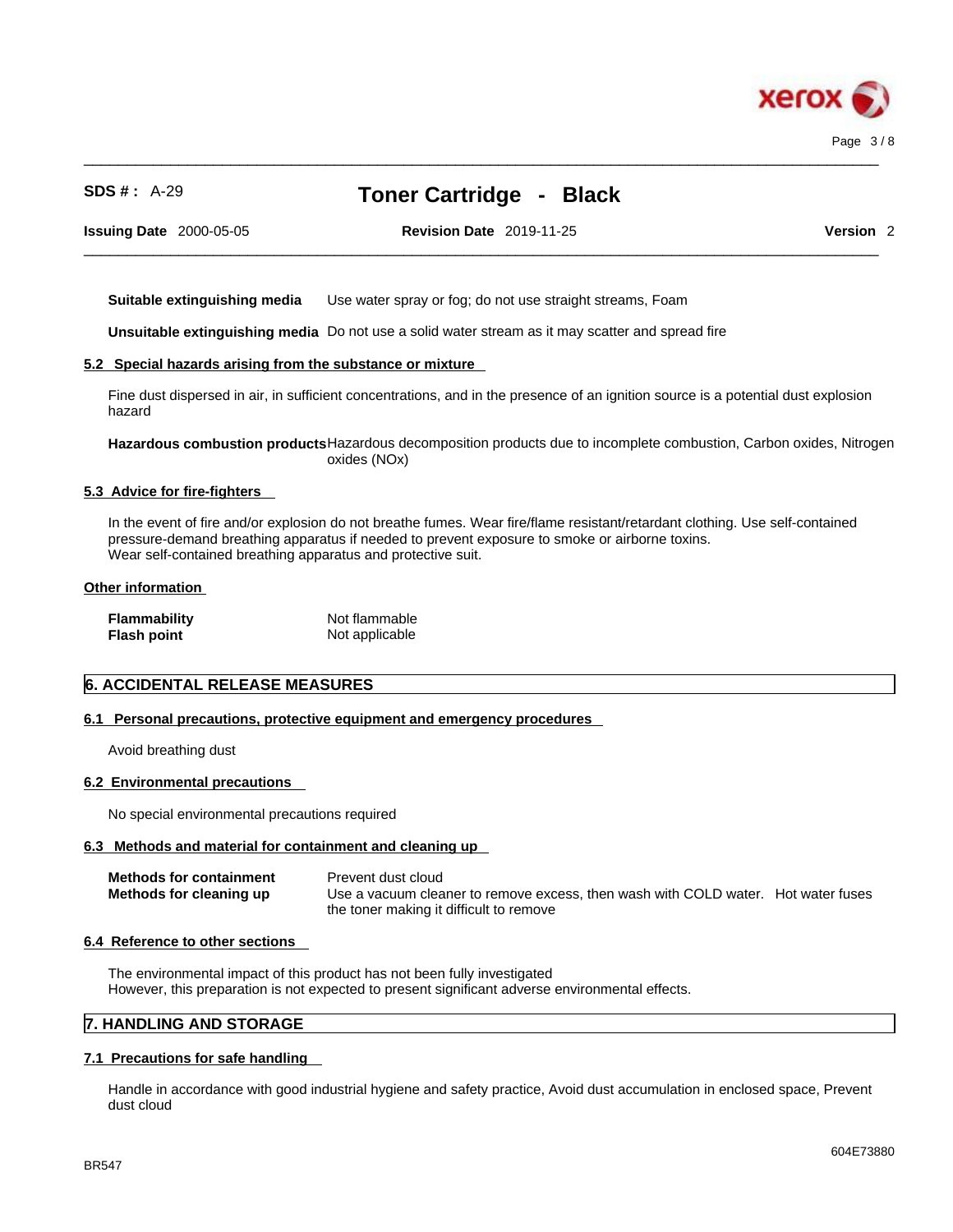

 $\_$  ,  $\_$  ,  $\_$  ,  $\_$  ,  $\_$  ,  $\_$  ,  $\_$  ,  $\_$  ,  $\_$  ,  $\_$  ,  $\_$  ,  $\_$  ,  $\_$  ,  $\_$  ,  $\_$  ,  $\_$  ,  $\_$  ,  $\_$  ,  $\_$  ,  $\_$  ,  $\_$  ,  $\_$  ,  $\_$  ,  $\_$  ,  $\_$  ,  $\_$  ,  $\_$  ,  $\_$  ,  $\_$  ,  $\_$  ,  $\_$  ,  $\_$  ,  $\_$  ,  $\_$  ,  $\_$  ,  $\_$  ,  $\_$  ,

**Issuing Date** 2000-05-05 **Revision Date** 2019-11-25 **Version** 2

 $\_$  ,  $\_$  ,  $\_$  ,  $\_$  ,  $\_$  ,  $\_$  ,  $\_$  ,  $\_$  ,  $\_$  ,  $\_$  ,  $\_$  ,  $\_$  ,  $\_$  ,  $\_$  ,  $\_$  ,  $\_$  ,  $\_$  ,  $\_$  ,  $\_$  ,  $\_$  ,  $\_$  ,  $\_$  ,  $\_$  ,  $\_$  ,  $\_$  ,  $\_$  ,  $\_$  ,  $\_$  ,  $\_$  ,  $\_$  ,  $\_$  ,  $\_$  ,  $\_$  ,  $\_$  ,  $\_$  ,  $\_$  ,  $\_$  ,

**Hygiene measures** None under normal use conditions

### **7.2 Conditions for safe storage, including any incompatibilities**

Keep container tightly closed in a dry and well-ventilated place, Store at room temperature

#### **7.3 Specific end uses**

Xerographic printing

### **8. EXPOSURE CONTROLS/PERSONAL PROTECTION**

#### **8.1 Control parameters**

| <b>Xerox Exposure Limit</b><br><b>Xerox Exposure Limit</b>                                                                                  | $2.5 \text{ mg/m}^3$ (total dust)<br>0.4 mg/m $3$ (respirable dust)                                                                                                                                          |
|---------------------------------------------------------------------------------------------------------------------------------------------|--------------------------------------------------------------------------------------------------------------------------------------------------------------------------------------------------------------|
| 8.2 Exposure controls                                                                                                                       |                                                                                                                                                                                                              |
| <b>Engineering measures</b>                                                                                                                 | None under normal use conditions                                                                                                                                                                             |
| Personal protective equipment                                                                                                               |                                                                                                                                                                                                              |
| <b>Eye/face protection</b><br><b>Hand protection</b><br>Skin and body protection<br><b>Respiratory protection</b><br><b>Thermal hazards</b> | No special protective equipment required<br>No special protective equipment required<br>No special protective equipment required<br>No special protective equipment required<br>None under normal processing |

**Environmental Exposure Controls** Keep out of drains, sewers, ditches and waterways

### **9. PHYSICAL AND CHEMICAL PROPERTIES**

#### **9.1 Information on basic physical and chemical properties**

| Colour | Appearance<br><b>Physical state</b>                                                 | Powder<br>Solid<br><b>Black</b> |                                                   | Odour<br><b>Odour threshold</b><br>рH | Faint<br>Not applicable<br>Not applicable |  |
|--------|-------------------------------------------------------------------------------------|---------------------------------|---------------------------------------------------|---------------------------------------|-------------------------------------------|--|
|        | <b>Flash point</b>                                                                  |                                 | Not applicable                                    |                                       |                                           |  |
|        | Boiling point/boiling range<br>Softening point                                      |                                 | Not applicable<br>49 - 60 $^{\circ}$ C            | 120 - 140 $\degree$ F                 |                                           |  |
|        | <b>Evaporation rate</b><br><b>Flammability</b><br><b>Flammability Limits in Air</b> |                                 | Not applicable<br>Not flammable<br>Not applicable |                                       |                                           |  |
|        | <b>Explosive Limits</b>                                                             |                                 | No data available                                 |                                       |                                           |  |
|        | Vapour pressure                                                                     |                                 | Not applicable                                    |                                       |                                           |  |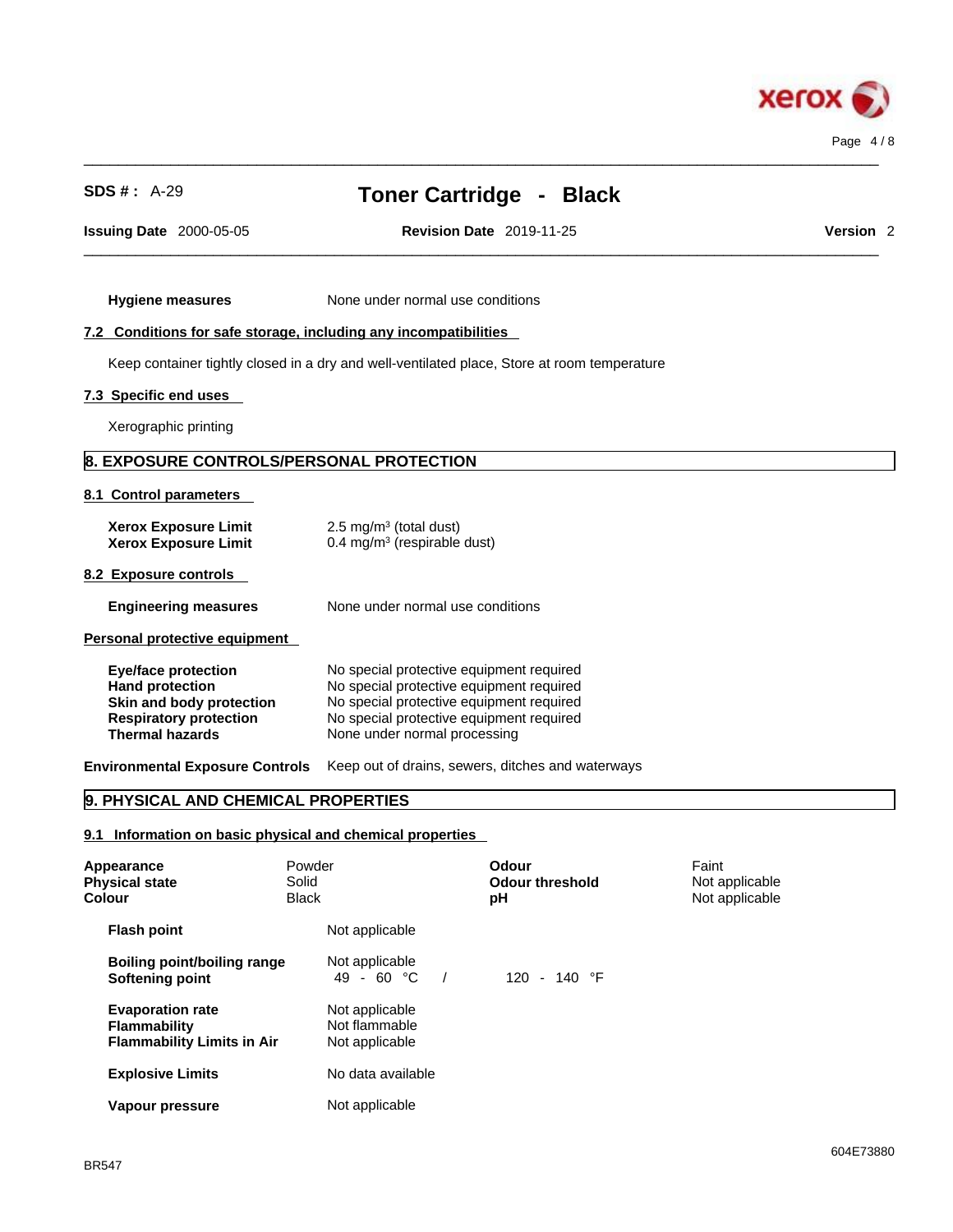

 $\_$  ,  $\_$  ,  $\_$  ,  $\_$  ,  $\_$  ,  $\_$  ,  $\_$  ,  $\_$  ,  $\_$  ,  $\_$  ,  $\_$  ,  $\_$  ,  $\_$  ,  $\_$  ,  $\_$  ,  $\_$  ,  $\_$  ,  $\_$  ,  $\_$  ,  $\_$  ,  $\_$  ,  $\_$  ,  $\_$  ,  $\_$  ,  $\_$  ,  $\_$  ,  $\_$  ,  $\_$  ,  $\_$  ,  $\_$  ,  $\_$  ,  $\_$  ,  $\_$  ,  $\_$  ,  $\_$  ,  $\_$  ,  $\_$  ,

**Issuing Date** 2000-05-05 **Revision Date** 2019-11-25 **Version** 2

 $\_$  ,  $\_$  ,  $\_$  ,  $\_$  ,  $\_$  ,  $\_$  ,  $\_$  ,  $\_$  ,  $\_$  ,  $\_$  ,  $\_$  ,  $\_$  ,  $\_$  ,  $\_$  ,  $\_$  ,  $\_$  ,  $\_$  ,  $\_$  ,  $\_$  ,  $\_$  ,  $\_$  ,  $\_$  ,  $\_$  ,  $\_$  ,  $\_$  ,  $\_$  ,  $\_$  ,  $\_$  ,  $\_$  ,  $\_$  ,  $\_$  ,  $\_$  ,  $\_$  ,  $\_$  ,  $\_$  ,  $\_$  ,  $\_$  ,

| Vapour density                  | Not applicable                                                                                                                              |
|---------------------------------|---------------------------------------------------------------------------------------------------------------------------------------------|
| <b>Specific gravity</b>         | $\sim$                                                                                                                                      |
| <b>Water solubility</b>         | <b>Negligible</b>                                                                                                                           |
| <b>Partition coefficient</b>    | Not applicable                                                                                                                              |
| <b>Autoignition temperature</b> | Not applicable                                                                                                                              |
| Decomposition temperature       | Not determined                                                                                                                              |
| Viscosity                       | Not applicable                                                                                                                              |
| <b>Explosive properties</b>     | Fine dust dispersed in air, in sufficient concentrations, and in the presence of an ignition<br>source is a potential dust explosion hazard |
| <b>Oxidising properties</b>     | Not applicable                                                                                                                              |
| 9.2 Other information           |                                                                                                                                             |

None

### **10. STABILITY AND REACTIVITY**

#### **10.1 Reactivity**

No dangerous reaction known under conditions of normal use

#### **10.2 Chemical stability**

Stable under normal conditions

#### **10.3 Possibility of hazardous reactions**

| <b>Hazardous reactions</b>      | None under normal processing            |
|---------------------------------|-----------------------------------------|
| <b>Hazardous polymerisation</b> | Hazardous polymerisation does not occur |

#### **10.4 Conditions to avoid**

Prevent dust cloud, Fine dust dispersed in air, in sufficient concentrations, and in the presence of an ignition source is a potential dust explosion hazard

#### **10.5 Incompatible Materials**

None

#### **10.6 Hazardous decomposition products**

None under normal use

### **11. TOXICOLOGICAL INFORMATION**

*The toxicity data noted below is based on the test results of similar reprographic materials.* 

#### **11.1 Information on toxicological effects**

**Acute toxicity** *Product Information* .

**No skin irritation, No eye irritation**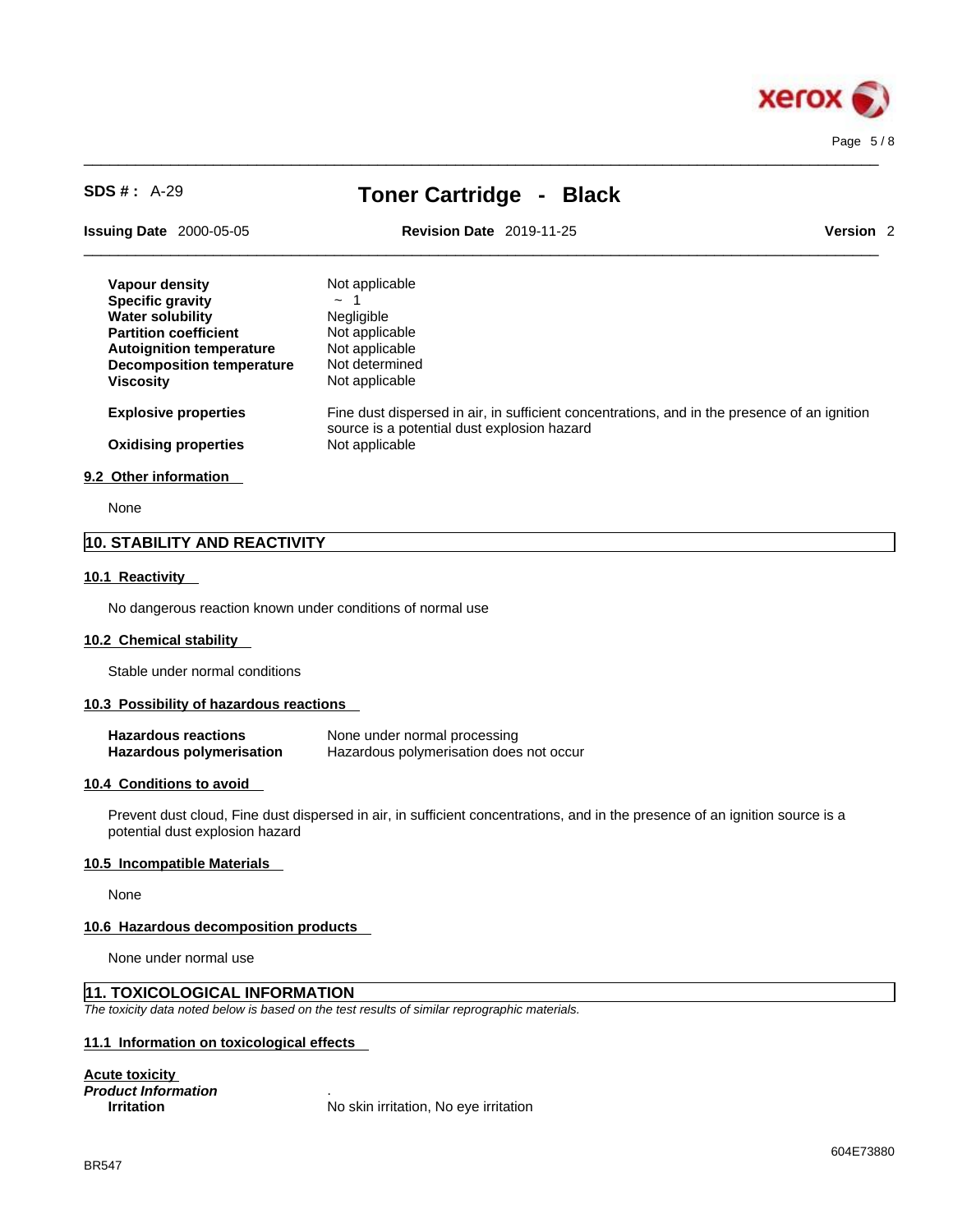

 $\_$  ,  $\_$  ,  $\_$  ,  $\_$  ,  $\_$  ,  $\_$  ,  $\_$  ,  $\_$  ,  $\_$  ,  $\_$  ,  $\_$  ,  $\_$  ,  $\_$  ,  $\_$  ,  $\_$  ,  $\_$  ,  $\_$  ,  $\_$  ,  $\_$  ,  $\_$  ,  $\_$  ,  $\_$  ,  $\_$  ,  $\_$  ,  $\_$  ,  $\_$  ,  $\_$  ,  $\_$  ,  $\_$  ,  $\_$  ,  $\_$  ,  $\_$  ,  $\_$  ,  $\_$  ,  $\_$  ,  $\_$  ,  $\_$  ,

## **12. ECOLOGICAL INFORMATION**

#### **12.1 Toxicity**

On available data, the mixture / preparation is not harmful to aquatic life

#### **12.2 Persistence and degradability**

Not readily biodegradable

#### **12.3 Bioaccumulative potential**

Bioaccumulation is unlikely

#### **12.4 Mobility in soil**

Insoluble in water

#### **12.5 Results of PBT and vPvB assessment**

Not a PBT according to REACH Annex XIII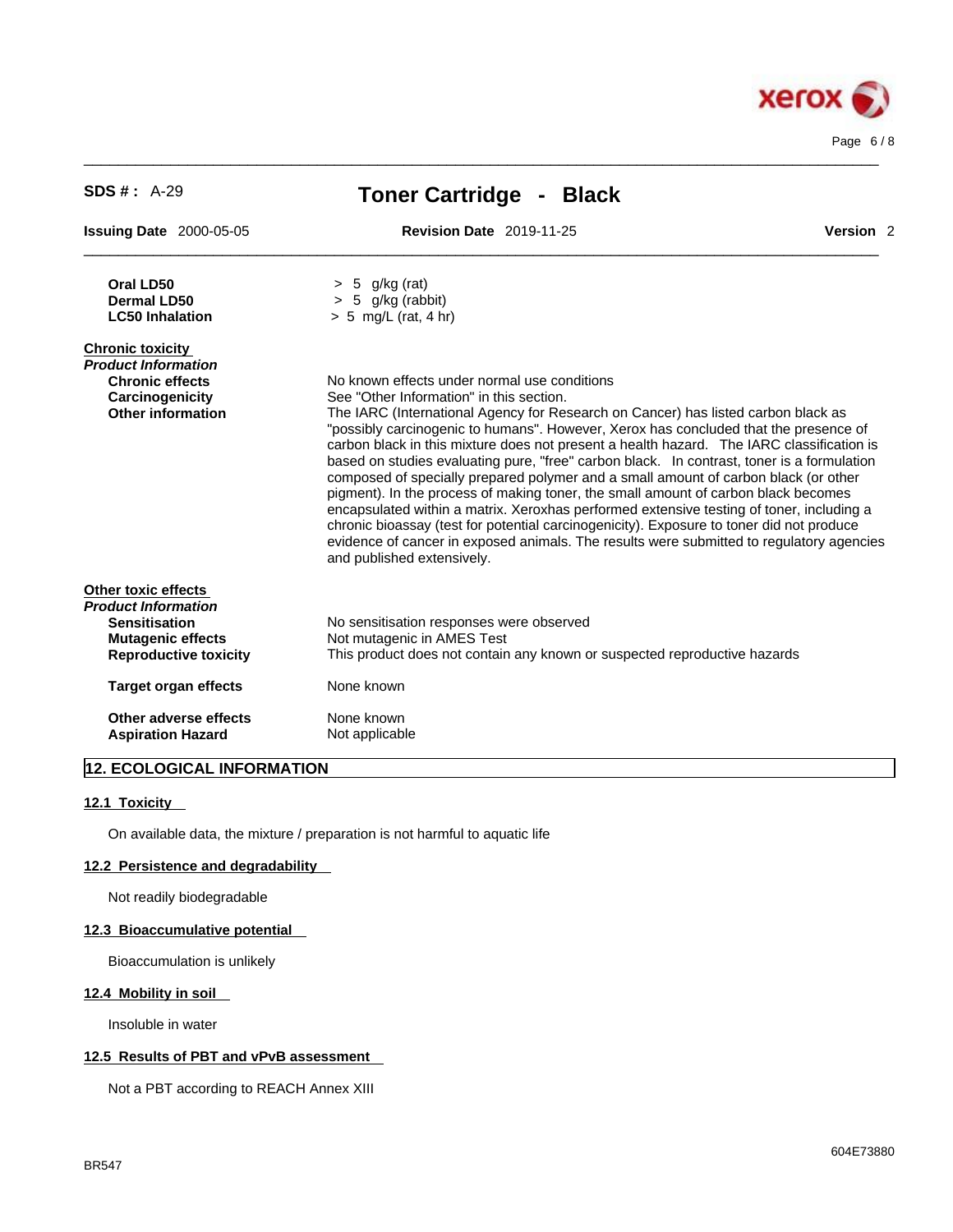

 $\_$  ,  $\_$  ,  $\_$  ,  $\_$  ,  $\_$  ,  $\_$  ,  $\_$  ,  $\_$  ,  $\_$  ,  $\_$  ,  $\_$  ,  $\_$  ,  $\_$  ,  $\_$  ,  $\_$  ,  $\_$  ,  $\_$  ,  $\_$  ,  $\_$  ,  $\_$  ,  $\_$  ,  $\_$  ,  $\_$  ,  $\_$  ,  $\_$  ,  $\_$  ,  $\_$  ,  $\_$  ,  $\_$  ,  $\_$  ,  $\_$  ,  $\_$  ,  $\_$  ,  $\_$  ,  $\_$  ,  $\_$  ,  $\_$  ,

 $\_$  ,  $\_$  ,  $\_$  ,  $\_$  ,  $\_$  ,  $\_$  ,  $\_$  ,  $\_$  ,  $\_$  ,  $\_$  ,  $\_$  ,  $\_$  ,  $\_$  ,  $\_$  ,  $\_$  ,  $\_$  ,  $\_$  ,  $\_$  ,  $\_$  ,  $\_$  ,  $\_$  ,  $\_$  ,  $\_$  ,  $\_$  ,  $\_$  ,  $\_$  ,  $\_$  ,  $\_$  ,  $\_$  ,  $\_$  ,  $\_$  ,  $\_$  ,  $\_$  ,  $\_$  ,  $\_$  ,  $\_$  ,  $\_$  ,

**Issuing Date** 2000-05-05 **Revision Date** 2019-11-25 **Version** 2

### **12.6 Other adverse effects**

Presents little or no hazard to the environment

### **13. DISPOSAL CONSIDERATIONS**

#### **13.1 Waste treatment methods**

| <b>Waste Disposal Method</b>  | No special precautions are needed in handling this material                                                                                                        |
|-------------------------------|--------------------------------------------------------------------------------------------------------------------------------------------------------------------|
| <b>EWC Waste Disposal No.</b> | 08 03 18                                                                                                                                                           |
| <b>Other information</b>      | Although toner is not an aquatic toxin, microplastics may be a physical hazard to aquatic life<br>and should not be allowed to enter drains, sewers, or waterways. |

### **14. TRANSPORT INFORMATION**

#### **14.1 UN/ID No**

Not regulated

**14.2 Proper shipping name** 

Not regulated

#### **14.3 Transport hazard class(es)**

Not classified

#### **14.4 Packing Group**

Not applicable

#### **14.5 Environmental hazards**

Presents little or no hazard to the environment

### **14.6 Special precautions for users**

No special precautions are needed in handling this material

#### **14.7 Transport in bulk according to MARPOL 73/78 and the IBC Code**

Not applicable

### **15. REGULATORY INFORMATION**

#### **15.1 Safety, health and environmental regulations/legislation specific for the substance or mixture**

According to present data no classification and labelling is required according to Regulation (EC) No 1272/2008